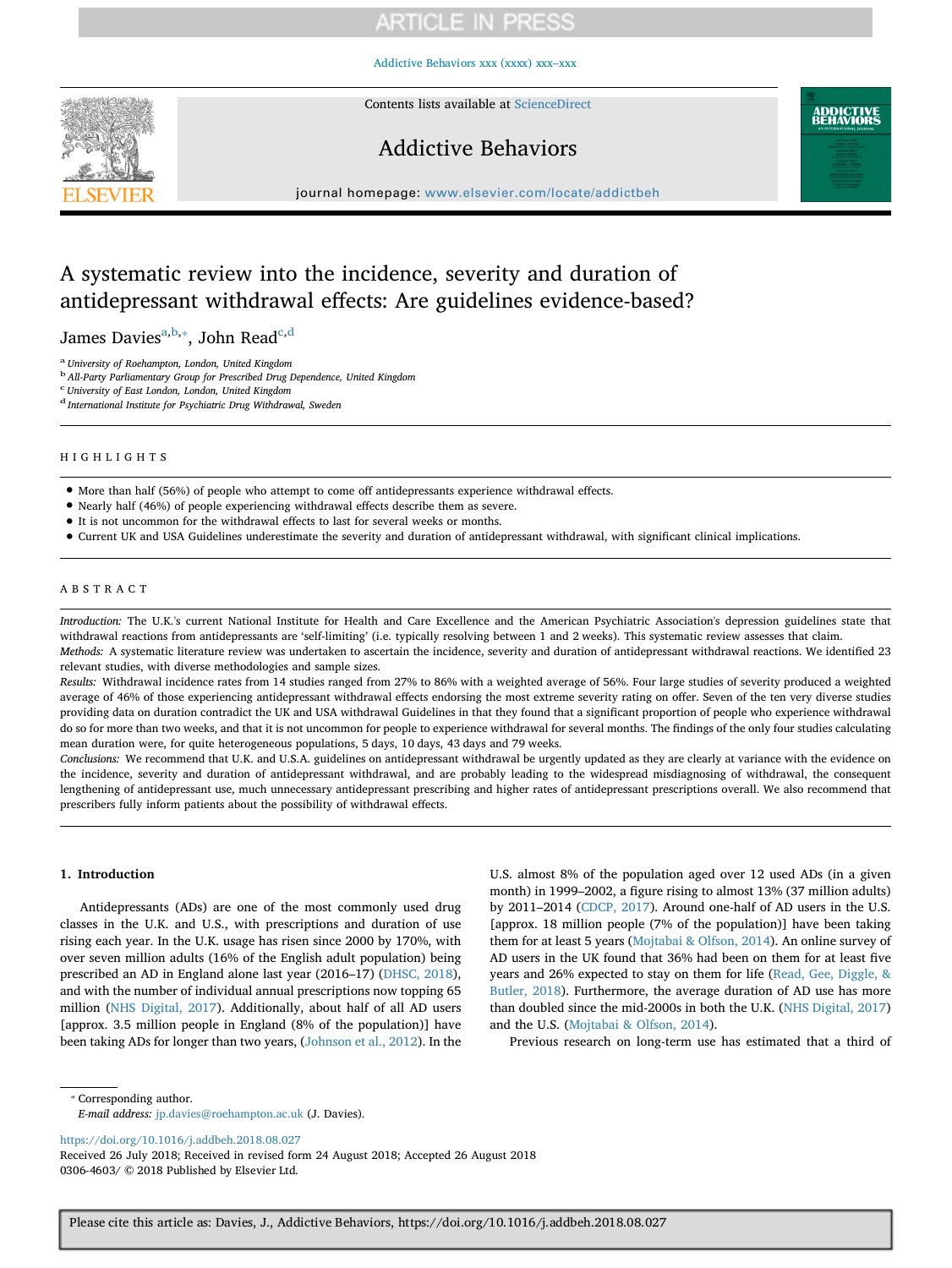people in the U.K. who take ADs for more than two years have no evidence-based clinical indications for continuing to take them ([Cruickshank, MacGillivray, & Bruce, 2008\)](#page-8-2). Similar levels of unnecessary long-term prescribing have also been found in other, non-U.K. settings [\(Ambresin et al., 2015,](#page-8-3) [Eveleigh et al., 2014,](#page-8-4) [Eveleigh,](#page-8-5) [2015\)](#page-8-5). If we apply the percentages of such non-indicated prescribing to today's long-term use figures, we could estimate that approximately 1.2 million long-term AD users in England, and 6 million users in the U.S., could be taking ADs without clinical indication and could therefore try withdrawing.

As a previous review indicates, antidepressants have been long known to induce withdrawal reactions in a large proportion of users ([Haddad, 1997\)](#page-9-4). While in some people such reactions may be mild, of short duration and manageable with reassurance and explanation ([Haddad, 1997](#page-9-4)) in other people, even with slow withdrawal, these reactions are severe, long-lasting and can make normal functioning impossible ([Anon, 1999\)](#page-8-6). Typical AD withdrawal reactions include increased anxiety, flu-like symptoms, insomnia, nausea, imbalance, sensory disturbances, and hyperarousal. Dizziness, electric shock-like sensations, brain zaps, diarrhoea, headaches, muscle spasms and tremors, agitation, hallucinations, confusion, malaise, sweating and irritability are also reported ([Warner, Bobo, Warner, Reid, & Rachal, 2006](#page-9-5), [Healy, 2012](#page-9-6)). Although the aforementioned symptoms are the most common physical symptoms, there is also evidence that AD withdrawal can induce mania and hypomania, ([Goldstein et al., 1999](#page-9-7); [Naryan &](#page-9-8) [Haddad, 2011\)](#page-9-8) emotional blunting and an inability to cry, ([Holguin-](#page-9-9)[Lew & Bell, 2013\)](#page-9-9) long-term or even permanent sexual dysfunction ([Csoka & Shipko, 2006](#page-8-7)). A recent systematic review of studies about a specific group of antidepressants (Serotonin-Norepinephrine Reuptake Inhibitors - SNRIs) concluded that 'Withdrawal symptoms occurred after discontinuation of any type of SNRI. … Symptoms typically ensued within a few days from discontinuation and lasted a few weeks, also with gradual tapering. Late onset and/or a longer persistence of disturbances occurred as well' [\(Fava et al., 2018,](#page-8-8) p. 195).

Current US clinical guidelines indicate that withdrawal reactions 'typically resolve without specific treatment over 1–2 weeks' [\(APA,](#page-8-9) [2010,](#page-8-9) p. 39), 'with current U.K guidelines similarly stating, that '[withdrawal] symptoms are usually mild and self-limiting over about 1 week, but can be severe, particularly if the drug is stopped abruptly' ([NICE, 2009](#page-9-10), 1.9.2.1 in CG90).

The purpose of the current study, therefore, was to evaluate the accuracy and helpfulness of these guidelines by conducting a systematic review of the research literature on the incidence, duration and severity of AD withdrawal.

## **2. Methods**

The inclusion criteria for the review were any research articles published in peer-reviewed journals, in English, providing clear, comparable data about the incidence, duration or severity of withdrawal from ADs. No time restriction was employed in relation to when the studies were conducted. Studies were included regardless of diagnosis, as withdrawal effects are not influenced by the problem for which they are prescribed. Individual  $(n = 1)$  case studies were noted but excluded from numerical summaries or estimates.

A systematic search, informed by PRISMA guidelines ([Moher,](#page-9-11) [Liberati, Tetzlaff, & Altman, 2009](#page-9-11)), was undertaken by one of the two reviewers using MeSH (Medical Subjects Headings) in the MEDLINE/ PubMed database. The search terms deployed were: Antidepressants OR Antidepressant Medications (39,626) AND Withdrawal Symptoms (3671) OR Withdrawal Effects (296) OR Withdrawal Syndrome (2583) OR Discontinuation Syndrome (146) OR Discontinuation Symptoms (129) OR Dependence (88,098) OR Addiction (46,785). This produced 312 papers. Reviewing the Abstracts of these 312 revealed that 20 met our inclusion criteria. The other reviewer independently searched PsycINFO, Google Scholar and published literature reviews but found no additional relevant papers. Searching the bibliographies of the 20 papers also produced no further studies. However, a 2015 review identified two additional relevant studies. An additional survey addressing duration and severity (involving one of the reviewers – JD, published in a recent report by the All-Party Parliamentary Group for Prescribed Drug Dependence in the UK, was included in the review ([Davies, Pauli, & Montagu, 2018b\)](#page-8-10). Also included was a paper ([Read,](#page-9-12) [Cartwright, & Gibson, 2018\)](#page-9-12), published just after the search, elaborating on the findings of a previous paper ([Read, Cartwright, & Gibson,](#page-9-13) [2014\)](#page-9-13) (involving the other reviewer). These four additions brought the total number of publications to 24, providing 31 sets of findings. A flow diagram for the search process [\(Fig. 1\)](#page-2-0) shows that 17 of the findings pertained to incidence, four to severity and ten to duration.

### **3. Results**

### *3.1. Study characteristics*

The methodologies of the 23 studies were heterogeneous and the sample sizes ranged from three to 1367. Six of the 23 studies were drugcompany funded and a further five involved researchers with conflicts of interest in relation to drug company money (see [Tables 1–3\)](#page-3-0). Four of the samples were in the UK, three each in Canada and the USA, two each in Italy and Japan and one each in Denmark, the Netherlands and New Zealand. The other six used international samples. Six were published in the 1990s, eight between 2000 and 2009, and nine since 2010, indicating a consistently low research interest in AD withdrawal.

### *3.2. Incidence*

Our search revealed 17 studies providing data on incidence rates, 14 of which were deemed usable when calculating a weighted average (see [Table 1\)](#page-3-0). The methodologies were heterogeneous. The most common approaches to assessing withdrawal were the Discontinuation-Emergent Signs and Symptoms (DESS) checklist, covering 43 symptoms (six studies, using from two to four symptoms as the cut off), and self-report based on self-definition of 'withdrawal' symptoms (three studies). Sample sizes ranged from 14 to 1367. Eight provided data that compared AD drugs, which are recorded in [Table 1,](#page-3-0) but not discussed further. Nine of the 17 studies were either drug company funded (six) or involved authors with conflicts of interest from receipt of industry funds (three).

The largest three studies, all independent of drug-company influence, were online surveys. The first, by the Royal College of Psychiatrists (RCPsych) in the U.K. found that of 817 CE users, 512 (63%) experienced varying types and degrees of withdrawal reaction upon AD cessation ([RCPsych, 2012](#page-9-14)). This is similar to the results derived from the largest direct-to-consumer survey of AD users to date. Of the 1367 New Zealand AD users in New Zealand who responded to a question about withdrawal, 55% replied that they had experienced some degree of withdrawal effects ([Read et al., 2014\)](#page-9-13). An international survey, utilising almost identical methodology as the New Zealand study, also found that 55% (of 953 CE users) reported withdrawal effects [\(Read & Williams, 2018](#page-9-15)). In the New Zealand cohort the percentage reporting withdrawal effects rose to 74% among those who had been on the drugs for more than three years ([Cartwright, Gibson, Read, Cowan, & Dehar, 2016](#page-8-11)).

These three studies had the largest sample sizes to date (and did not restrict the period during which withdrawal reactions were reported), but the samples were neither randomised nor stratified. It is therefore possible that they may have over-represented people who were dissatisfied with ADs. However, as the majority of the participants reported that the ADs had reduced their depression, in both the New Zealand (83%) and international (65%) studies the 'dissatisfaction bias' concern seems minimal. (Satisfaction data was not provided in the RCPsych study).

[Table 1](#page-3-0) also summarises eleven other, smaller studies, with diverse methodologies, mostly using assessment periods of just 5–14 days. A multicentre study of 86 people who had been on ADs for over 3 months,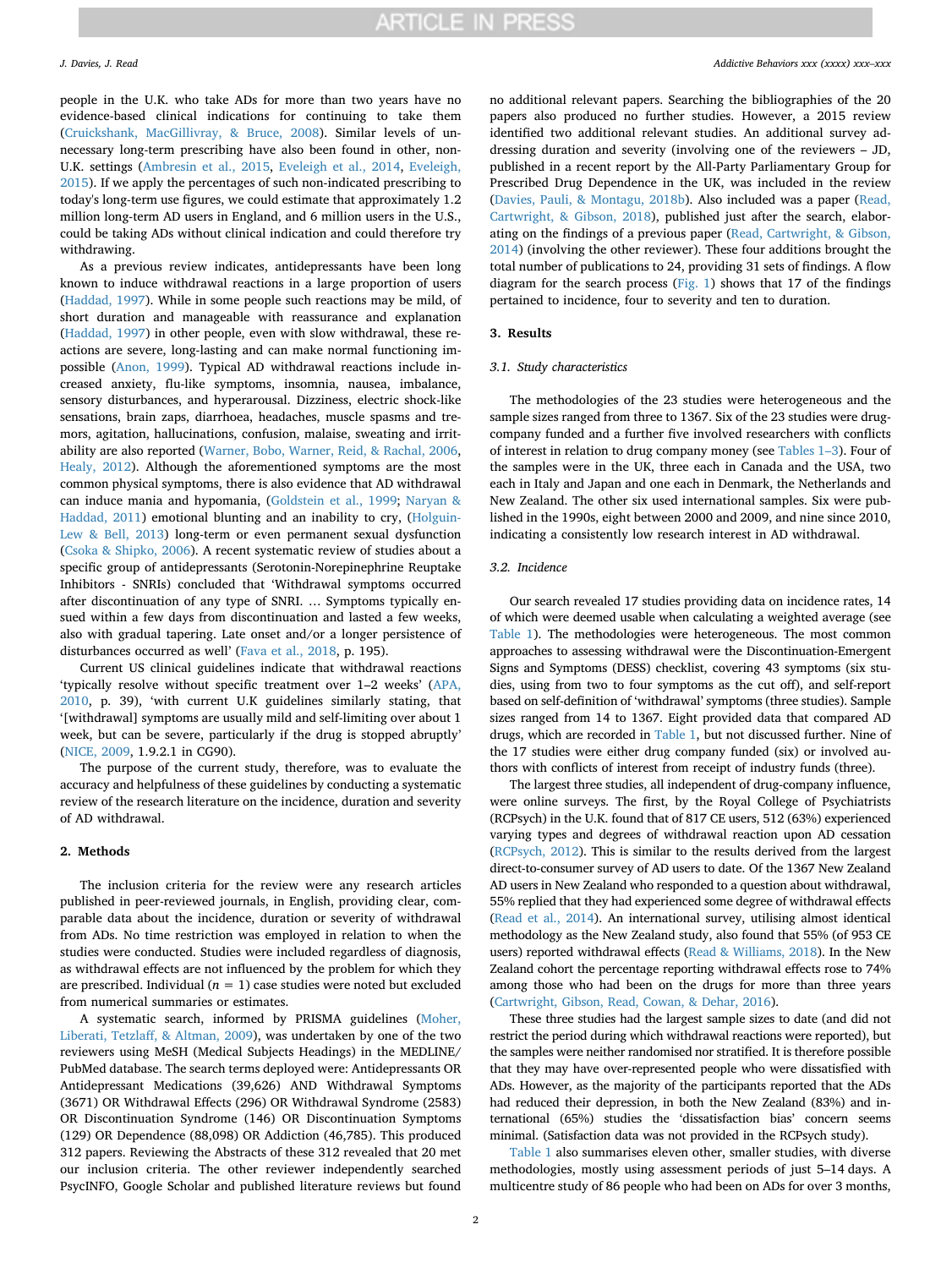<span id="page-2-0"></span>

**Fig. 1.** Flow diagram of search process.

found that 66 (77%) exhibited withdrawal symptoms within 7 days of having the drug abruptly replaced with placebo [\(Hindmarch et al.,](#page-9-16) [2017\)](#page-9-16). An 8-week multicentre randomised trial comparing sertraline and venlafaxine XR in 163 patients with MDD, revealed withdrawal reactions in a combined average of 64% of users ([Sir et al., 2005\)](#page-9-17). An RCT study of 95 people who abruptly stopped taking fluoxetine indicated 67% experienced withdrawal reactions, [\(Zajecka et al., 1998\)](#page-9-18) and a case-report study of 14 people who abruptly withdrew from fluvoxamine found that 86% experienced withdrawal [\(Black, Wesner, &](#page-8-12) [Gabel, 1993](#page-8-12)). An additional randomised clinical trial of SSRI withdrawal, covering 185 people, revealed an average withdrawal incidence of 46% [\(Rosenbaum, Fava, Hoog, Ascroft, & Krebs, 1998\)](#page-9-19). An additional study evaluating 25 outpatients treated with escitalopram noted 14 (56%) experienced withdrawal reactions with higher dose and lower clearance leading to higher risk of withdrawal [\(Yasui-Furukori et al.,](#page-9-20) [2016\)](#page-9-20). A further study of 28 users of venlafaxine who were randomised to a three-day or 14-day taper, indicated that 46% experienced withdrawal ([Tint, Haddad, & Anderson, 2008\)](#page-9-21). Finally, a small study of 20 outpatients treated with SSRIs before slowly tapering off then found that 45% exhibited withdrawal reactions (45%) [\(Fava, Bernardi,](#page-8-13) [Tomba, & Rafanelli, 2007](#page-8-13)).

Three studies report somewhat lower rates. One, an open trial of 95 people who discontinued their SSRIs, found 27% experienced withdrawal upon discontinuation ([Bogetto, Bellino, Revello, & Patria,](#page-8-14) [2002\)](#page-8-14). The second, a 12-week randomised, double-blind study of paroxetine patients, showed that of 55 withdrawing from paroxetine 35% developed withdrawal reactions upon abrupt discontinuation ([Oehrberg et al., 1995\)](#page-9-22). The third, a randomised, double-blind, placebo-

controlled study of escitalopram, found that 27% of 181 people exhibited withdrawal reactions following abrupt replacement with placebo ([Montgomery et al., 2005](#page-9-23)).

These 14 methodologically diverse studies produced incidence rates ranging from 27% to 86%, with a median of 55% and a weighted average of 56.4% (2991/5299).

#### *Excluded studies*

Incidence rates from a further three studies (all outliers, beyond the range of the 14 studies above) were deemed unsuitable for inclusion in the calculation of the weighted average of incidence rates but are noted for completeness. The first was a retrospective study of the medical notes of 385 people who stopped paroxetine. It found that 11% of the patients' notes recorded withdrawal ([Himei & Okamura, 2006](#page-9-24)). As this study excluded any withdrawal commencing 3 days after discontinuation, and only assessed 9 withdrawal symptoms, lower rates may be an artefact of the study design. Furthermore it was a chart-review of medical notes, which relies on practitioners being aware of and recording withdrawal reactions. An earlier chart-review, found a similar overall incidence of 12%, but suffered from similar methodological limitations [\(Coupland, Bell, & Potokar, 1996](#page-8-15)). A large study of people taking part in a withdrawal programme using tapering strips found that 97% had experienced withdrawal during previous attempts to stop ADs, but such a high rate is to be expected in this group, who are not representative of all AD users [\(Groot & Van Os, 2018\)](#page-9-25). Had these three studies been included in the weighted average calculation the outcome (55.8% – 2260/4050) would have differed only slightly.

In addition, two of the large surveys asked participants whether they had experienced addiction to the ADs. In the New Zealand survey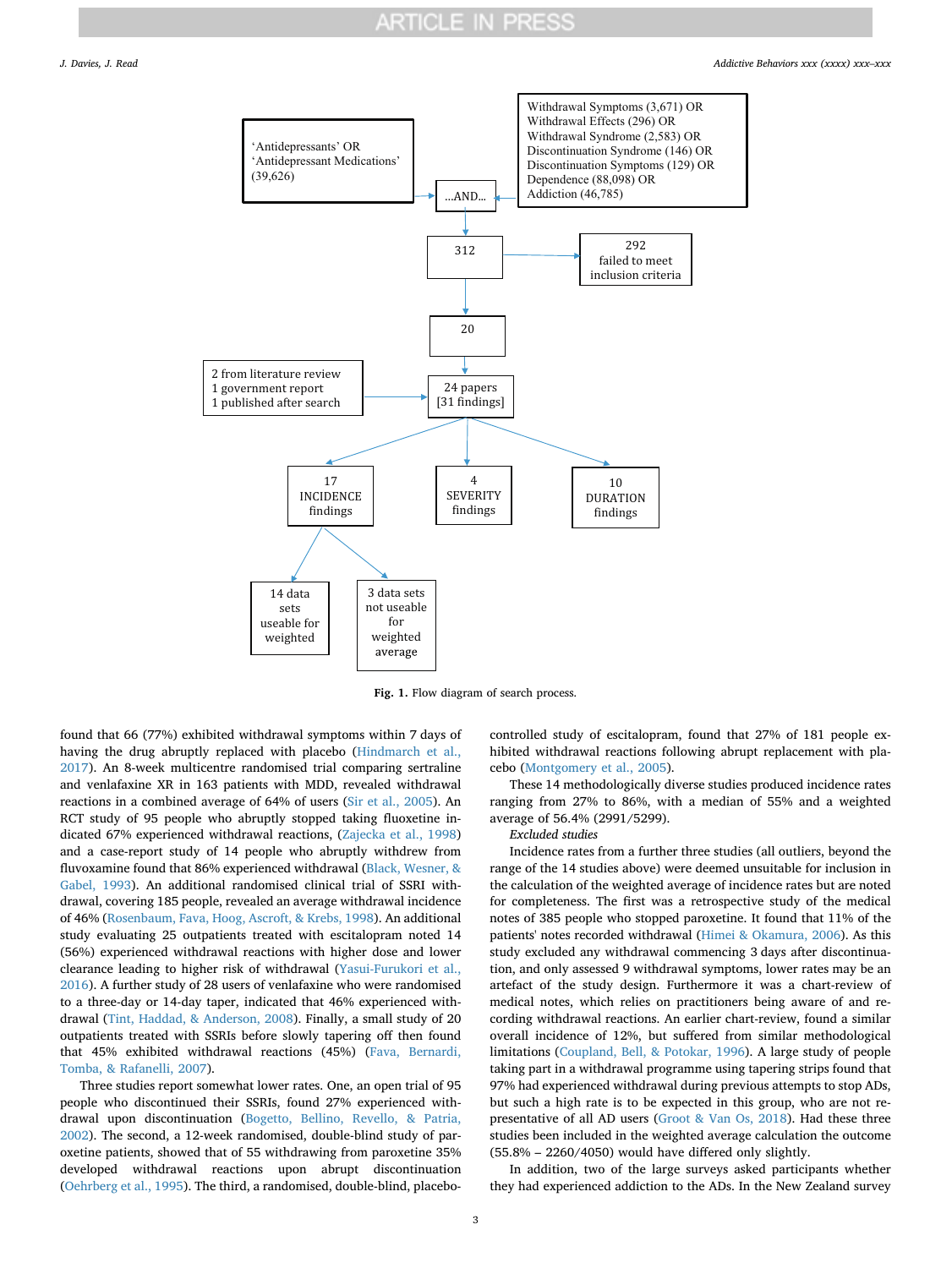# <span id="page-3-0"></span>**Table 1**

| <b>STUDY</b><br>and funding*                                | AD type                                                                  | Treatment<br>duration                         | Abrupt/<br>Tapered              | Withdrawal assessment<br>period    | Withdrawal<br>incidence                        |
|-------------------------------------------------------------|--------------------------------------------------------------------------|-----------------------------------------------|---------------------------------|------------------------------------|------------------------------------------------|
| Montgomery, Nil, Durr-Pal,<br>Loft, & Boulenger, 2005<br>DC | escitalopram                                                             | 12 weeks                                      | abrupt                          | 2 weeks                            | $27\%$ $(49/181)^{a}$                          |
| Bogetto et al., 2002<br><b>IND</b>                          | paroxetine<br>fluoxetine                                                 | $\geq 8$ weeks                                | mixed<br>(67% tapered)          | 4 weeks                            | $27\%$ $(26/95)^b$                             |
|                                                             |                                                                          |                                               |                                 |                                    | parox 42% (22/52)<br>fluox 9% (4/45)           |
| Oehberg et al 1995<br>DC                                    | paroxetine                                                               | 12 weeks                                      | abrupt                          | 2 weeks                            | $35\%~(19/55)^c$                               |
| Fava et al., 2007<br><b>IND</b>                             | fluoxetine<br>fluvoxamine paroxetine citalopram<br>sertraline            | $\overline{X}$ = 29 months<br>$\geq$ 6 months | tapered<br>('slowest possible') | 1 year                             | 45% $(9/20)^{a}$                               |
| Tint et al., 2008<br>CI                                     | paroxetine fluoxetine<br>venlafaxine citalopram fluvoxamine              | $\geq$ 6 weeks                                | tapered<br>('brief')            | 5-7 days                           | 46% $(13/28)^d$                                |
|                                                             |                                                                          |                                               |                                 |                                    | parox 56% (5/9)                                |
|                                                             | fluoxetine                                                               |                                               |                                 | 5-8 days                           | others $36\% (4/11)$                           |
| Rosenbaum et al., 1998<br>DC                                | sertraline<br>paroxetine                                                 | $\overline{X} = 11$ months                    | abrupt                          |                                    | 46% (86/185) <sup>a</sup><br>sertr 60% (38/63) |
|                                                             |                                                                          |                                               |                                 |                                    | parox 66% (39/59)                              |
|                                                             |                                                                          |                                               |                                 |                                    | fluox 14% (9/63)                               |
| Read et al., 2014, 2018<br><b>IND</b>                       | paroxetine venlafaxine citalopram. fluoxetine<br>sertraline escitalopram | median (52%)<br>$=$ > 3 years                 | mixed                           | indefinite<br>(online survey)      | 55% (750/1367) <sup>e</sup>                    |
|                                                             | Tricyclics                                                               |                                               |                                 |                                    | parox 76% (82/108)                             |
|                                                             |                                                                          |                                               |                                 |                                    | venla 70% (19/27)                              |
|                                                             |                                                                          |                                               |                                 |                                    | Tricyc 51% (28/55)                             |
|                                                             |                                                                          |                                               |                                 |                                    | cital 47% (115/247)                            |
|                                                             |                                                                          |                                               |                                 |                                    | fluox 36% (97/273)                             |
|                                                             |                                                                          |                                               |                                 |                                    | escit 33% (5/15)                               |
|                                                             |                                                                          |                                               |                                 |                                    | sertr 18% (2/11)                               |
| Read & Williams, 2018                                       | sertraline fluoxetine citalopram venlafaxine                             | median $(62%)$                                | mixed                           | indefinite                         | 55% (528/953) <sup>e</sup>                     |
| <b>IND</b>                                                  | paroxetine<br>escitalopram                                               | $=$ > 3 years                                 |                                 | (online survey)                    | parox 69% (46/67)                              |
|                                                             | duloxetine                                                               |                                               |                                 |                                    | Tricyc 63% (37/59)                             |
|                                                             | fluvoxamine                                                              |                                               |                                 |                                    | fluox 62% (75/120)                             |
|                                                             | Tricyclics                                                               |                                               |                                 |                                    | venla 60% (48/80)                              |
|                                                             |                                                                          |                                               |                                 |                                    | escit 56% (35/63)                              |
|                                                             |                                                                          |                                               |                                 |                                    | cital 55% (65/118)                             |
|                                                             |                                                                          |                                               |                                 |                                    | sertr 50% (61/121)                             |
|                                                             |                                                                          |                                               |                                 |                                    | fluvo 47% (7/15)                               |
|                                                             |                                                                          |                                               |                                 |                                    | dulox 31% (5/16)                               |
| Yasui-Furukori et al., 2016<br>CI                           | escitalopram                                                             | $> 6$ months                                  | tapered                         | indefinite (every clinic<br>visit) | 56% $(14/25)^{1}$                              |
| R.C.P., 2012<br>?                                           | citalopram. fluoxetine<br>venlafaxine                                    | unknown - real-life                           | mixed                           | indefinite<br>(online survey)      | 63% $(512/817)^e$                              |
|                                                             | sertraline escitalopram mirtazapine                                      |                                               |                                 |                                    | venla 82% (89/109)                             |
|                                                             | paroxetine duloxetine                                                    |                                               |                                 |                                    | escit 75% (38/51)<br>parox 69% (20/29)         |
|                                                             | Tricyclics                                                               |                                               |                                 |                                    | dulox 69% (18/26)                              |
|                                                             |                                                                          |                                               |                                 |                                    | sertra 62% (55/89)                             |
|                                                             |                                                                          |                                               |                                 |                                    | cital 60% (141/235)                            |
|                                                             |                                                                          |                                               |                                 |                                    | Tricyc 53% (23/43)                             |
|                                                             |                                                                          |                                               |                                 |                                    | fluox 44% (76/173)                             |
|                                                             |                                                                          |                                               |                                 |                                    | mirta 21% (8/38)                               |
| Zajecka et al., 1998<br>CI                                  | fluoxetine                                                               | 12 weeks                                      | abrupt                          | 6 weeks                            | 67% (64/95) <sup>8</sup>                       |
| Hindmarch, Kimber, & Cocle,<br>2017                         | fluoxetine<br>sertraline paroxetine                                      | $\geq$ 3 months                               | abrupt                          | 4-7 days                           | 77% (66/86) <sup>a</sup>                       |
| $_{\rm DC}$                                                 | citalopram                                                               |                                               |                                 |                                    | parox 100% (22/22)                             |
|                                                             |                                                                          |                                               |                                 |                                    | fluox 77% (17/22)                              |
|                                                             |                                                                          |                                               |                                 |                                    | cital 70% (14/20)                              |
|                                                             |                                                                          |                                               |                                 |                                    | sertr 59% (13/22)                              |
| Sir et al., 2005<br>DC                                      | sertraline<br>venlafaxine                                                | 8 weeks                                       | tapered                         | 2 weeks                            | 85% $(110/129)^n$                              |
|                                                             |                                                                          |                                               |                                 |                                    | sertr 58% (39/67)                              |

venla 71% (44 /62)

(*continued on next page*)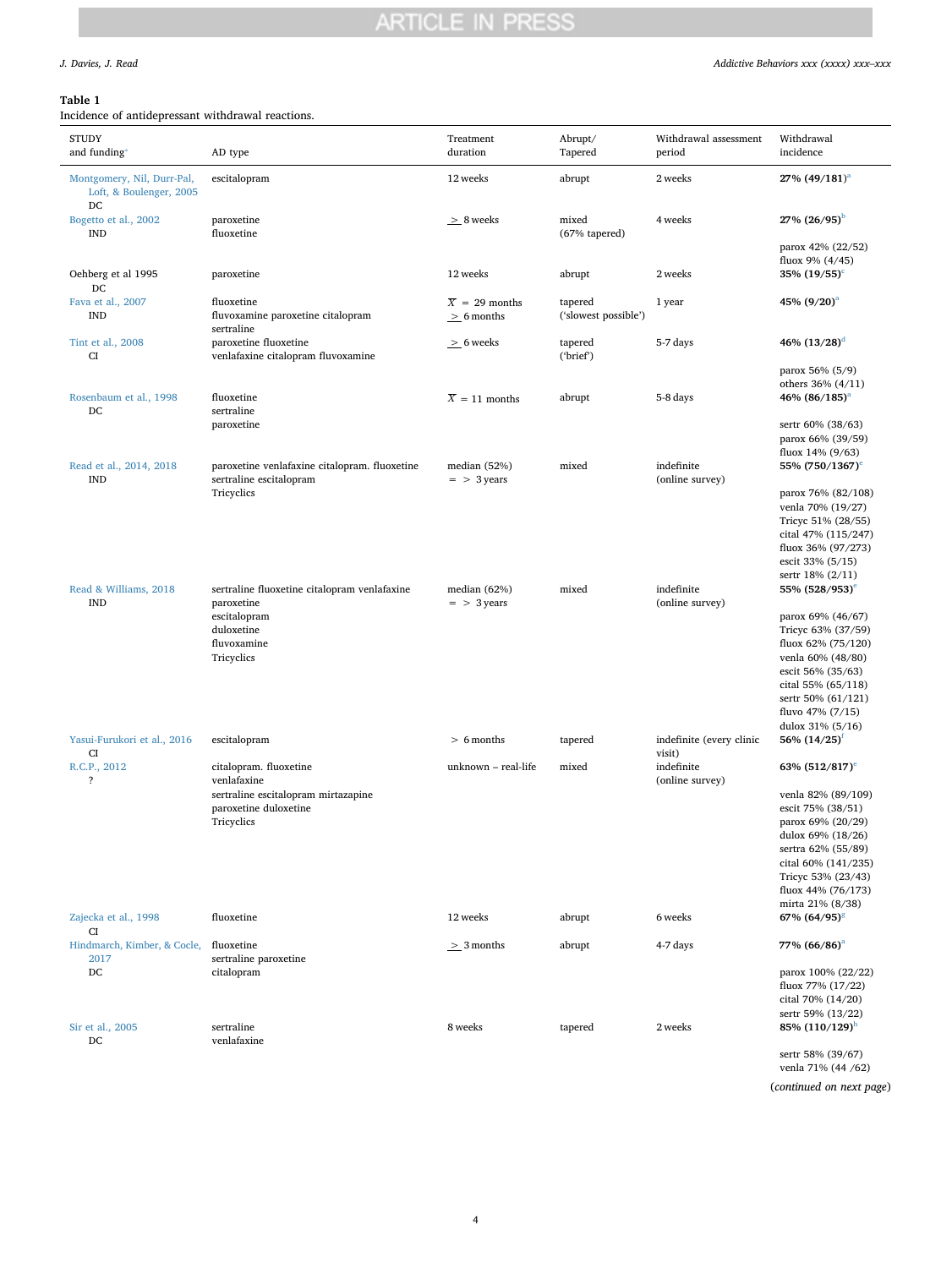#### **Table 1** (*continued*)

| <b>STUDY</b><br>and funding* | AD type        | Treatment<br>duration | Abrupt/<br>Tapered | Withdrawal assessment<br>period | Withdrawal<br>incidence |
|------------------------------|----------------|-----------------------|--------------------|---------------------------------|-------------------------|
| Black et al., 1993<br>DC     | fluvoxamine    | 8 months              | abrupt             | 2 weeks                         | $86\% (12/14)^1$        |
| <b>WEIGHTED</b>              | <b>AVERAGE</b> |                       |                    |                                 | 56.4% (2991/5299)       |

<span id="page-4-0"></span>⁎ DC = study funded by drug company; CI = author(s) in receipt of drug company funding, or drug company employee; IND = independent; ? = unknown - no conflict of interest statement

<span id="page-4-1"></span><sup>a</sup>  $\geq$  4 of the 43 symptoms in Discontinuation-Emergent Signs and Symptoms (DESS) checklist

<span id="page-4-2"></span><sup>b</sup> > 2 DESS symptoms

<span id="page-4-3"></span><sup>c</sup> observation or spontaneous self report of any adverse event (i.e. not specifically asked about withdrawal symptoms or administered DESS)

<span id="page-4-4"></span> $\geq$  3 DESS symptoms

<span id="page-4-5"></span>self defined

<span id="page-4-6"></span><sup>f</sup> > 3 of a reduced DESS symptom list (25/43)

<span id="page-4-7"></span> $\frac{g}{g}$   $\geq$  1 'new or worsened adverse event'

<span id="page-4-8"></span>h AntiDepressant Discontinuation Scale (ADDS)

<span id="page-4-9"></span><sup>i</sup> any new symptom

([Read et al., 2014](#page-9-12); [Read, Cartwright et al., 2018\)](#page-9-12) 27% reported addiction (with 80% describing their addiction as 'moderate' or severe'). In the international survey 37% reported addiction (with 62% 'moderate' or 'severe' ([Read & Williams, 2018](#page-9-15)). These findings, while important in their own right, were not included in the calculation of the weighted average as addiction and withdrawal are inter-related but different phenomena.

Five other studies, all funded by drug companies, compared the average numbers of 'discontinuation symptoms' resulting from the funder's product and the competitors' products, typically following artificially short treatment periods of eight to 12 weeks, and always using assessment periods of only five to 14 days [\(Baldwin, Cooper, Huusom,](#page-8-16) [& Hindmarch, 2006;](#page-8-16) [Judge, Parry, Quail, & Jacobson, 2002](#page-9-26); [Michelson](#page-9-27) [et al., 2000](#page-9-27); [Montgomery, Huusom, & Bothmer, 2004;](#page-9-28) [Montgomery,](#page-9-29) [Kennedy, Burrows, Lejoyeux, & Hindmarch, 2004\)](#page-9-29). Because they also failed to report incidence rates in terms of percentages, these studies could not be included in [Table 1.](#page-3-0) Nevertheless some of these studies produce further evidence that withdrawal reactions are common. For example one found that after just 8 weeks on venlafaxine people experienced an average of five withdrawal symptoms when they stopped taking the drug [\(Montgomery et al., 2004\)](#page-9-28).

### *3.3. Severity*

Our review discovered five studies reporting the severity of withdrawal effects. Four large, independently funded, studies found that nearly a half of people who have experienced withdrawal effects choose the most extreme option in the scale offered to them to describe the severity of those effects (see [Table 2](#page-5-0)).

All four studies involved surveys of AD use in the real world and therefore covered broad ranges of types of AD and duration of treatment. For example, the large New Zealand study covered a range of ADs (see [\(Table 1\)](#page-3-0) and 52% had taken ADs for more than three years. This survey found that 46% of the 750 CE users who reported withdrawal effects ticked 'severe' and a further 32% ticked 'moderate', on a mild–moderate–severe scale. ([Read et al., 2014\)](#page-9-13). This was similar to the 43% (severe) and 25% (moderate) findings for the 528 withdrawers in the large international sample, using the same scale [\(Read & Williams,](#page-9-15) [2018\)](#page-9-15). A recent Dutch study of people involved in a tapering programme found that of the 671 who had experienced withdrawal effects 339 (51%) reported the most extreme level of withdrawal; 'very much' (point 7 on a seven point sale of severity) ([Groot & Van Os, 2018\)](#page-9-25). In a recent international survey, 580 people who had attempted withdrawal from ADs responded to the question 'how severely do you feel withdrawal has impacted upon your life' On a scale of 0–10). The mean response was  $8.35$  (SD = 2.05) denoting that the majority experienced severe reactions (median = 9, mode = 10), with 249 (43%) indicating the highest level of severity on the scale (10) ([Davies et al., 2018b\)](#page-8-10).

Thus, the percentages selecting the most extreme level of severity on offer in these four studies ranged from 43% to 51%, with a weighted average of 45.7% (1157/2529).

*Excluded study*

The fifth study was a drug company funded study comparing sertraline versus venlafaxine. After a 2 week taper, the withdrawal reactions of 110 patients were rated as 'severe' by two and as 'very severe' by one [\(Sir et al., 2005\)](#page-9-17). These low severity rates would have been minimised by the treatment period being artificially short (8 weeks), compared to the four surveys of the real life experiences of people on antidepressants for months or years. Furthermore, in the drug company study severity was clinician-rated rather than the self-report used in the other four studies. Including this outlier in the weighted average would have reduced it slightly, to 43.5% (1158/2664).

## *3.4. Duration*

Regarding the duration of withdrawal reactions, we identified ten relevant studies (see [Table 3](#page-5-1)). Three involved conflicts of interest but none were drug-company funded.

One open trial study of 26 patients (treated for 8 weeks or more) who experienced withdrawal effects when discontinuing under clinical supervision found that the effects lasted for an average of 5 days ([Bogetto et al., 2002\)](#page-8-14). Another small open trial showed that three out of nine people (33%) experienced withdrawal for longer than a month, under the 'slowest possible tapering' [\(Fava et al., 2007](#page-8-13)). A study of spontaneous reports by UK doctors to a national data base found that 71 reported on duration of withdrawal effects. The effects lasted for between one and 52 days, with an average of 10.5 days. [\(Price, Waller,](#page-9-30) [Wood, & MacKay, 1996](#page-9-30)). However, 34% of the 430 people who had had a withdrawal reaction when stopping paroxetine had reactions that were so severe and/or long-lasting that they had to be treated with a reintroduction of the drug, so the actual duration of untreated withdrawal reactions was minimised.

The RCPsych survey of AD users found that for the 512 who experienced withdrawal the symptoms 'generally lasted for up to 6 weeks' and that 'A quarter of our group reported anxiety lasting more than 12 weeks' (how much longer than 12 weeks was not reported) ([RCPsych,](#page-9-14) [2012\)](#page-9-14). A recent international survey found that of the 580 people who had experienced AD withdrawal and who answered the question 'How long have you experienced withdrawal symptoms?' 86.7% responded at least 2 months, 58.6% at least one year, and 16.2% more than three years ([Davies et al., 2018b\)](#page-8-10).

Additionally, a recent content analysis of a population likely to have experienced withdrawal difficulties assessed the content of 137 online posts about AD withdrawal in the real world. The mean duration of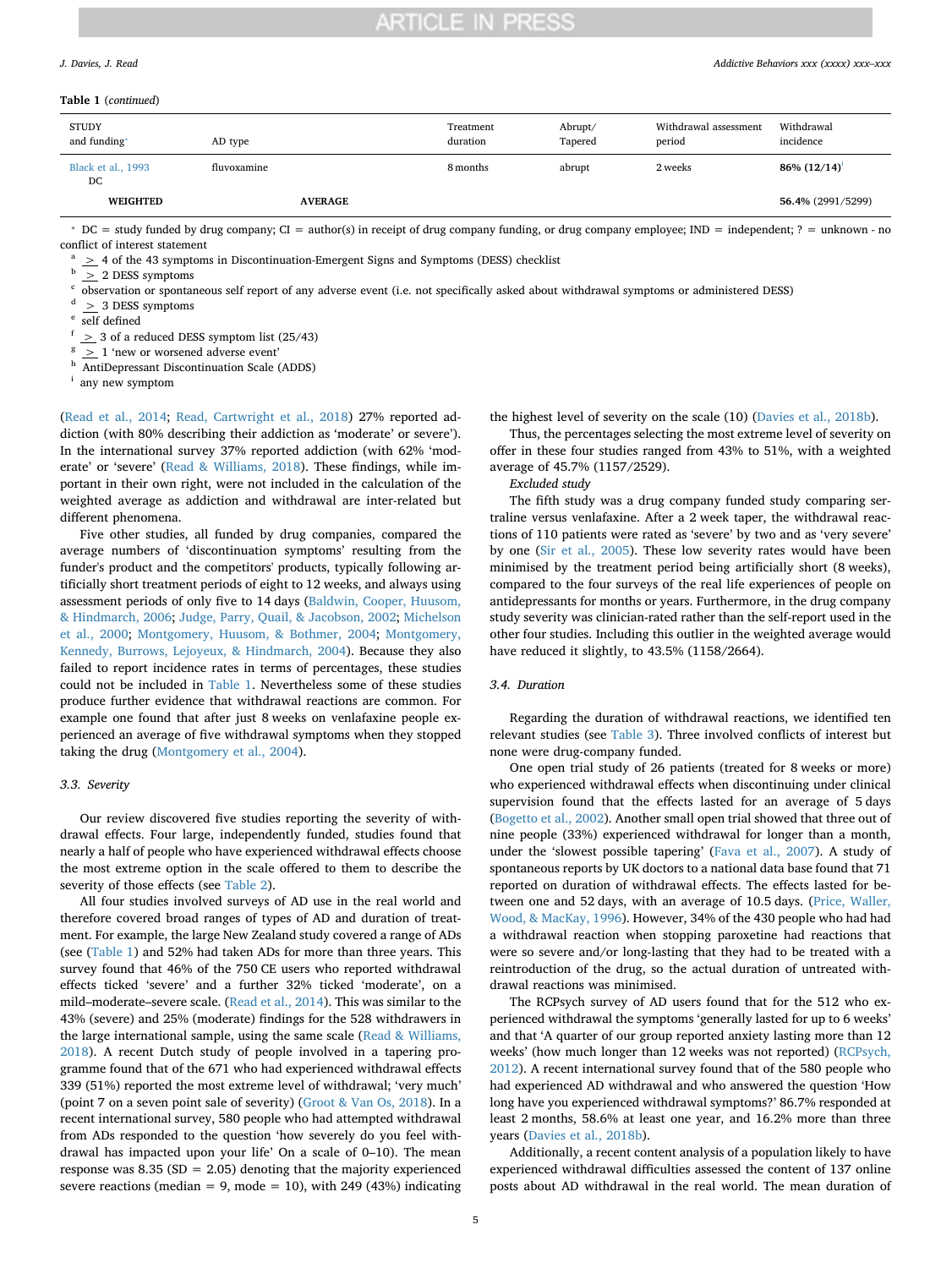#### <span id="page-5-0"></span>**Table 2**

Severity of withdrawal effects.

| STUDY and funding <sup>a</sup>      | Treatment duration        | Type of scale                 | Percentage choosing most extreme level of severity |
|-------------------------------------|---------------------------|-------------------------------|----------------------------------------------------|
| Groot & Van Os, 2018<br><b>IND</b>  | Unknown                   | $0 - 7$                       | 51% (339/671)                                      |
| Read et al., 2014<br><b>IND</b>     | Mode (52%) $\geq$ 3 years | None/mild/<br>Moderate/severe | 46% (342/750)                                      |
| Read & Williams, 2018<br><b>IND</b> | Mode $(62%) \geq 3$ years | None/mild/<br>Moderate/severe | 43% (227/528)                                      |
| Davies et al., 2018b<br><b>IND</b>  | Unknown                   | $0 - 10$                      | 43% (249/605)                                      |
| <b>WEIGHTED</b>                     | <b>AVERAGE</b>            |                               | 45.7% (1157/2529)                                  |

<span id="page-5-2"></span> $^{\text{a}}$  IND = independent.

withdrawal symptoms was 90.5 weeks for the 97 SSRI users and 50.8 weeks for the 40 SNRI users ([Stockmann, Odegbaro, Timimi, &](#page-9-31) [Moncrieff, 2018\)](#page-9-31).

A randomised control trial of discontinuation from fluoxetine found that 40% of 58 people who abruptly withdrew were still experiencing withdrawal symptoms at 6 weeks after discontinuation, with no further follow up ([Zajecka et al., 1998](#page-9-18)). In a study reviewing cases of 'AD discontinuation manic states', the eight for which duration of withdrawal reactions was known, produced a mean duration of 43 days – ranging from nine to 198 days ([Naryan & Haddad, 2011](#page-9-8)). A review of three cases being treated for withdrawal with CBT, reported withdrawal duration of over 3 months for all cases ([Belaise, Gatti, Chouinard, &](#page-8-17) [Chouinard, 2014\)](#page-8-17). A further case-report study assessed 46 cases of SSRI discontinuation, with 26 containing information on duration symptoms. In 11 of these 26 cases (47.6%), symptoms resolved in  $\leq 1$  week,

while in the rest of cases (52.4%), duration ranged from one to 13 weeks ([Black, Shea, Dursun, & Kutcher, 2000\)](#page-8-18). In this study the withdrawal symptoms of an additional 17 people only ended after the reintroduction of an AD, meaning that only 26% (11/43) experienced spontaneous remission of their withdrawal symptoms within 1 week.

The ten studies do not permit a weighted average, because of the variety of methodologies and ways duration was reported. Seven out of the ten studies contradict the UK and USA withdrawal Guidelines in that they found that a significant proportion of people experiencing withdrawal do so for more than 2 weeks ([Belaise et al., 2014](#page-8-17); [Davies](#page-8-10) [et al., 2018b;](#page-8-10) [Fava et al., 2007](#page-8-13); [Narayan & Haddad, 2010;](#page-9-32) [Stockmann](#page-9-31) [et al., 2018](#page-9-31); [RCPsych, 2012;](#page-9-14) [Zajecka et al., 1998\)](#page-9-18).

For example, one study found withdrawal lasting at least 6 weeks in 40% of people [Zajecka et al., 1998\)](#page-9-18) and another found it lasting at least 12 weeks in 25% [\(RCPsych, 2012](#page-9-14)). Many examples of longer durations,

#### <span id="page-5-1"></span>**Table 3**

Duration of withdrawal effects.

| STUDY and funding                                          | AD type                                               | <b>Treatment duration</b>                      | Abrupt/Tapered                 | Withdrawal<br>assessment period | N      | Duration                                                                            |
|------------------------------------------------------------|-------------------------------------------------------|------------------------------------------------|--------------------------------|---------------------------------|--------|-------------------------------------------------------------------------------------|
| Bogetto et al., 2002 <sup>a</sup><br><b>IND</b>            | Paroxetine<br>Fluoxetine                              | $\geq$ 8 weeks                                 | Mixed                          | 4 weeks                         | 26     | $\overline{X}$ = 5 days<br>(Range 1-10 days)                                        |
| Price et al., 1996 <sup>b</sup><br><b>IND</b>              | Paroxetine                                            | Unknown - real-life                            | Unknown - real-life            | Indefinite                      | 71     | $\overline{X} = 10$ days<br>$46\% \leq 1$ week<br>41% 8-14 days<br>$13\% > 2$ weeks |
| Black et al., 2000 <sup>c</sup><br>$\overline{\mathbf{?}}$ | Paroxetine<br>Fluoxetine<br>Fluvoxamine<br>Sertraline | $>1$ month                                     | Mixed                          | Indefinite                      | 26     | $42\% < 1$ week<br>58% 1-13 weeks                                                   |
| Fava et al., 2007 <sup>d</sup><br><b>IND</b>               | <b>SSRIs</b>                                          | $\overline{X}$ = 29 days months<br>$>6$ months | 'slowest possible<br>tapering' | 1 year                          | 9      | $67\% \leq 1$ month<br>$33\% > 1$ month                                             |
| R.C.P., 2012 <sup>e</sup><br>$\overline{?}$                | Multiple<br>(see Table 1)                             | Unknown - real-life                            | Mixed                          | Indefinite                      | 512    | 'generally up to 6 weeks'<br>$25\% > 12$ weeks                                      |
| Zajecka et al., 1998 <sup>f</sup><br><b>CI</b>             | Fluoxetine                                            | 12 weeks                                       | Abrupt                         | 6 weeks                         | 75, 58 | 35% (26/75) in week 4<br>40% (23/58) in week 6                                      |
| Narayan & Haddad, 2010 <sup>c</sup><br><b>CI</b>           | TCAs, SSRIs, MAOIs, SNRIs                             | $\geq$ 4 weeks<br>$median = 3 months$          | Mixed                          | Indefinite                      | 8      | $\overline{X}$ = 43 days<br>$(range 9-198 days)$                                    |
| Belaise et al., 2014 <sup>c</sup><br>CI.                   | Paroxetine                                            | $> 4$ years                                    | Various                        | Indefinite                      | 3      | $100\% > 3$ months                                                                  |
| Davies et al., 2018b <sup>e</sup>                          | TCAs, SSRIs, MAOIs, SNRIs                             | Unknown $-$ real-life                          | Unknown - real-life            | Indefinite                      | 605    | $87\% > 2$ months<br>$59\% \geq 1$ year                                             |
| <b>IND</b><br>Stockmann et al., 2018 <sup>e</sup>          | <b>SSRIs</b>                                          | $\overline{X}$ = 5 days years                  | Tapered                        | Indefinite                      | 137    | $16\% > 3$ years<br>$\overline{X}$ = 79 weeks                                       |
| <b>IND</b>                                                 | <b>SNRIs</b>                                          |                                                |                                |                                 |        | SSRIs $\overline{X}$ = 90 weeks<br>SNRIs $\overline{X}$ = 51 weeks                  |

<span id="page-5-3"></span> $a > 2$  of the 43 symptoms in Discontinuation-Emergent Signs and Symptoms (DESS) checklist

<span id="page-5-4"></span>b spontaneous reports to national data base

<span id="page-5-5"></span>case studies

<span id="page-5-6"></span> $\geq$  4 DESS symptoms

<span id="page-5-7"></span>self-report

<span id="page-5-8"></span> $f = \frac{1}{2}$  1 'new or worsened adverse event'.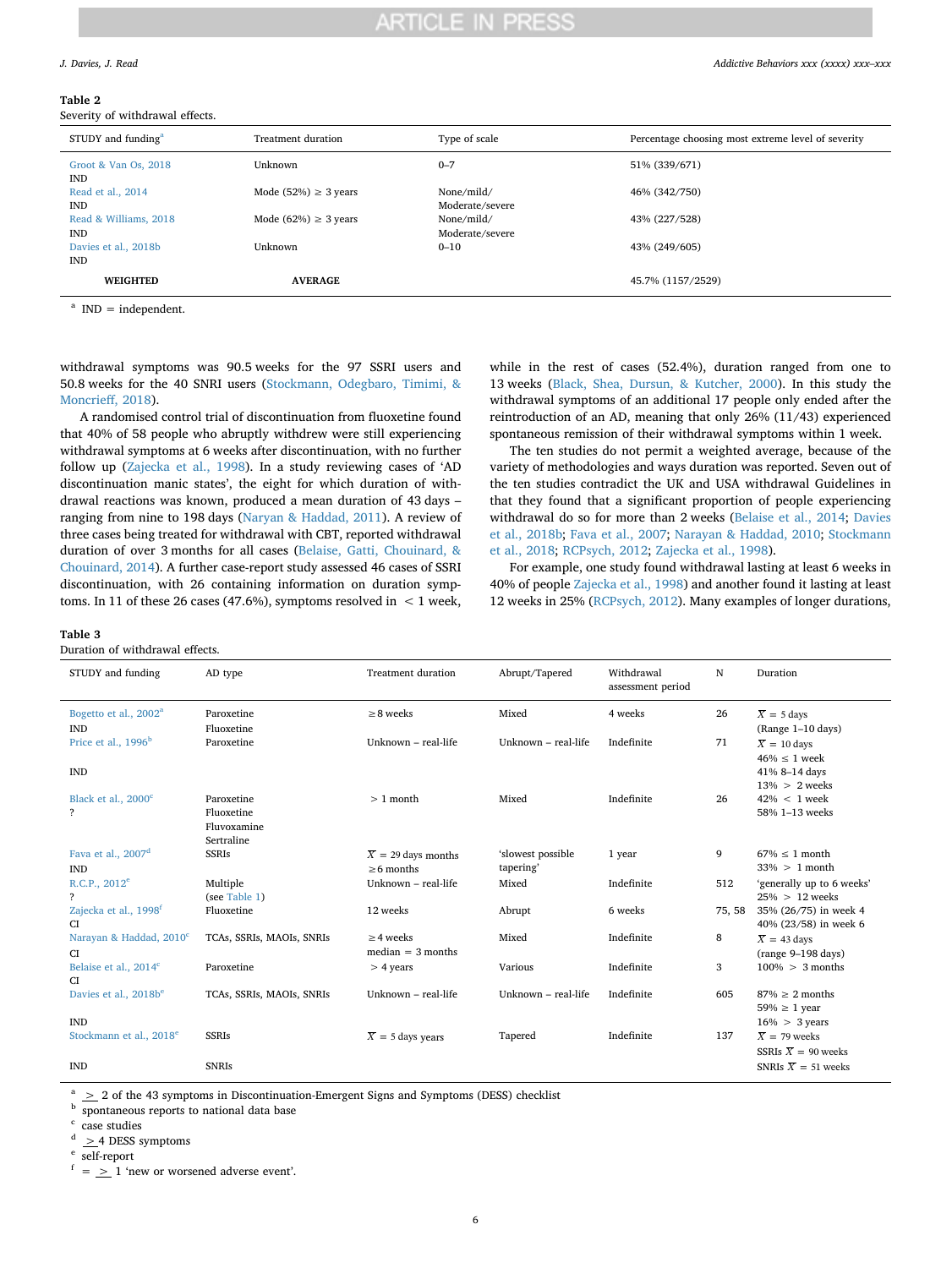beyond a year, are reported by two recent, real life samples of people experiencing difficulties with withdrawal [\(Davies, Pauli, & Montagu,](#page-8-19) [2018a;](#page-8-19) [Stockmann et al., 2018\)](#page-9-31).

### **4. Discussion**

Our review of the quantitative studies concludes that more than half (56%) of AD users experience withdrawal, with the majority of these describing their withdrawal as moderate or severe, and nearly half (46%) as severe. Seven of the ten very diverse studies providing data on duration contradict the UK and USA withdrawal Guidelines in that they found a significant proportion of people who experience withdrawal do so for more than 2 weeks, and that it is not uncommon for people to experience withdrawal for several months and beyond.

Furthermore, two of the studies reviewed indicate that for 40% of people who withdraw the effects last at least 6 weeks [\(Zajecka et al.,](#page-9-18) [1998\)](#page-9-18) and for 25% they last 12 weeks or more [\(RCPsych, 2012\)](#page-9-14). Given that around 7 million individuals were prescribed ADs in England last year and around 37 million in the U.S., it is possible that around 2.8 million people in England and 14.8 million in the U.S. (about 5% of the U.S. and English populations) may experience AD withdrawal for at least six weeks after cessation, and 1.8 million and 9 million respectively may experience withdrawal for at least 12 weeks. Additionally, and taking England alone, at least 4 million people may experience withdrawal symptoms, and over 1.8 million may experience these as severe.

These findings differ significantly from those implied in both the U.K. [\(NICE, 2009\)](#page-9-10) and U.S. guidelines [\(APA, 2010](#page-8-9)) on AD withdrawal. Furthermore, these findings are not alone in contradicting current guidelines. For instance, a 2015 review of quantitative studies and 38 case reports, noted that in only 4 out of 18 case reports (22%) did withdrawal symptoms spontaneously remit within 2 weeks, and in two cases paroxetine withdrawal was present up to 1 year after discontinuation. It concluded that while withdrawal reactions 'typically occur within a few days from drug discontinuation and last a few weeks…. many variations are possible, including late onset and/or longer persistence of disturbances' ([Fava, Gatti, Belaise, Guidi, &](#page-8-20) [Offidani, 2015](#page-8-20)).

### *4.1. 'Discontinuation syndrome' vs.'withdrawal'*

Given that AD withdrawal is of higher incidence, severity and longer duration than current guidelines acknowledge, a number of key implications follow. Firstly, using the term 'discontinuation syndrome' to characterise AD withdrawal runs contrary to the evidence. While 'discontinuation syndrome' has been used sporadically in the literature since the 1960s, its established meaning with respect to ADs was first operationally defined at the 'Discontinuation Consensus Panel' funded by Eli Lilly in 1996 ([Schatzberg, 1997](#page-9-33); [Schatzberg et al., 1997](#page-9-34)), where it was delineated as a 'self-limiting syndrome' (e.g. comprising mild, transient and/or more distressing symptoms that can lead to impairments in functioning or productivity), 'typically resolving within 2 to 3 weeks' ([Rivas-Vazquez, Johnson, Blais, & Rey, 1999\)](#page-9-35) and to be distinguished from other contentious withdrawal forms such as those generated by benzodiazepines and sedative hypnotics [\(Fava et al., 2015](#page-8-20)).

The panel's characterisation of withdrawal as 'self-limiting' and resolving within 2–3 weeks (a position still broadly reflected in current guidelines), however, appears unsupported not only by the evidence the panel cited to substantiate the 'self-limiting' claim, ([ADH, 1996\)](#page-8-21) but by subsequent evidence on duration (such as that covered by this review). Furthermore, defining 'withdrawal syndromes' as those pertaining to benzodiazepines and antipsychotics, and 'discontinuation syndromes' to SSRIs, not only erroneously separates AD withdrawal from other CNS drug withdrawals but also minimises the vulnerabilities induced by SSRIs ([Nielsen, Hansen, & Gotzsche, 2012](#page-9-36)). The term 'discontinuation syndrome' may further mislead as AD withdrawal can occur without

discontinuation (e.g. between two doses of rapid-onset and short-acting drugs and with a decrease in medication) [\(Fava et al., 2015](#page-8-20)), while the term 'syndrome' subtly medicalises withdrawal by associating it with a disorder endogenous to the person than with a non-dysfunctional reaction to the cessation of a drug. For these reasons, this review supports Fava et al. (2015) in stating that 'discontinuation syndrome' should be replaced with a term more consistent with the evidence, such as 'withdrawal' or 'withdrawal reaction'.

### *4.2. Misdiagnosis of withdrawal*

Another implication of AD withdrawal being of higher incidence and longer duration than current guidelines acknowledge, is that added credence is given to concerns that many doctors are misdiagnosing withdrawal – e.g. as relapse or treatment failure. One prevailing view deployed to counter this concern, is that misdiagnosis can be avoided, as it is possible to distinguish withdrawal reactions from relapse on the grounds that withdrawal usually commences within a few days after cessation and resolves quickly if the drug is reinstated, whereas relapse is uncommon in the first weeks after stopping treatment [\(Anon, 1999](#page-8-6)). This view is problematic, however, as many withdrawal variations are possible, including late onset of withdrawal and/or longer persistence of disturbances, meaning withdrawal symptoms may be easily misidentified as signs of impending relapse ([Fava et al., 2015\)](#page-8-20). For example, for drugs like fluoxetine, with a longer half-life, it is possible that withdrawal may commence many days or even weeks after cessation, confounding beliefs about withdrawal's close proximity to cessation ([Renoir, 2013](#page-9-37)). Furthermore, differing metabolic rates can also confound accurate predictions about the onset of withdrawal. Additionally, and crucially, re-emergent symptoms of depression and anxiety are a regular feature of AD withdrawal itself [\(Rosenbaum et al.,](#page-9-19) [1998\)](#page-9-19) – the RCPsych's own survey found that the withdrawal reaction rated severe by most people was increased anxiety, with approximately 25% of users experiencing anxiety for at least 3 months after stopping their AD [\(RCPsych, 2012](#page-9-14)). As ADs are now widely prescribed for anxiety-related problems, and as increased anxiety is a common withdrawal reaction, ignorance of withdrawal reactions could have led, in the past, to relapse being overestimated when ADs were withdrawn ([Anon, 1999](#page-8-6)) and could still be leading, in the present, to genuine withdrawal being misread as relapse with drugs being reinstated and a more negative prognosis being issued.

Withdrawal can also be misdiagnosed in other ways: as failure to respond to treatment (e.g. where covert non-adherence is mistaken as the condition worsening, leading to dose increase or drug switching); or as bipolar I or II (e.g. where 'manic' of 'hypomanic' withdrawal reactions are misdiagnosed as the early onset of bipolar); or as the result of switching medications (e.g. where withdrawal reactions are misdiagnosed as side-effects of the new antidepressant) ([Haddad &](#page-9-38) [Anderson, 2007\)](#page-9-38).

Misdiagnosing AD withdrawal in the aforementioned ways would predict rising long-term AD use, as many users, having their withdrawal experiences misread, would have their drugs reinstated and/or switched (and/or their dosage increased). Such rising long-term use is precisely what we find in the clinical population, with the average duration of AD use more than doubling since the mid-2000s in both the U.K. [\(NHS Digital, 2017](#page-9-0)) and the U.S. ([Mojtabai & Olfson, 2014](#page-9-2)).

### *4.3. Consistency with qualitative studies on withdrawal*

Qualitative studies, where AD users are either asked open questions survey interviews, or have their spontaneous internet postings published, are also consistent with the findings of the current review. These studies also serve to bring those findings to life. Illustrative examples of personal testimony regarding the severity of withdrawal effects follow:

I am currently trying to wean myself off of Venlafaxine, which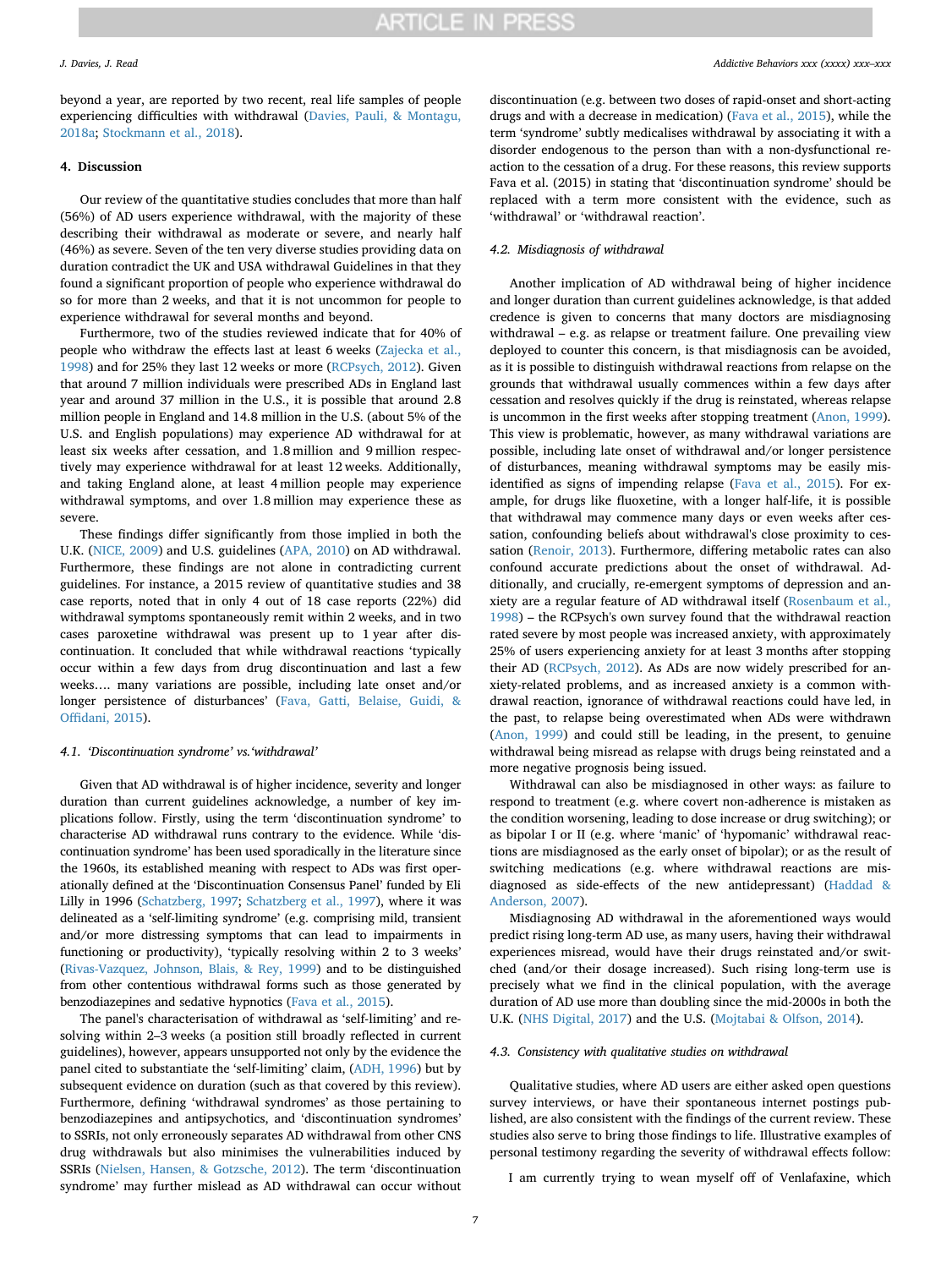honestly is the most awful thing I have ever done. I have horrible dizzy spells and nausea whenever I lower my dose. [\(Pestello &](#page-9-39) [Davis-Berman, 2008](#page-9-39)).

I forgot to take my Citalopram for two days and woke up one morning with severe dizziness. It was so extreme that I fell over when I tried to get out of bed and I threw up. [\(Read, Cartwright](#page-9-12) [et al., 2018](#page-9-12)).

The withdrawal effects if I forget to take my pill are severe shakes, suicidal thoughts, a feeling of too much caffeine in my brain, electric shocks, hallucinations, insane mood swings. ….. kinda stuck on them now coz I'm too scared to come off it. ([Gibson, Cartwright, &](#page-9-40) [Read, 2016\)](#page-9-40).

While there is no doubt I am better on this medication, the adverse effects have been devastating – when I have tried to withdraw - with "head zaps", agitation, insomnia and mood changes. This means that I do not have the option of managing the depression any other way because I have a problem coming off this medication. ([Cartwright](#page-8-11) [et al., 2016](#page-8-11)).

Testimonies relevant to the duration of the effects include:

It took me 2 months of hell to come off the antidepressants. Was massively harder than I expected. [\(Read, Cartwright et al., 2018](#page-9-12)).

It took me almost two years to get off Paroxetine and the side effects were horrendous. I even had to quit my job because I felt sick all the time. Even now that I am off of it, I still feel electric shocks in my brain (Pestello & Davis-Berman, 2008).

The difficulty of getting off has been a tough road and taken me years of trying and is something that doctors could be more knowledgeable of and supportive with. [\(Cartwright et al., 2016\)](#page-8-11).

### *4.4. Clinical guidelines on antidepressant withdrawal*

A final implication of the incidence, severity and duration of AD withdrawal being higher than guidelines acknowledge, is that current guidelines are misleading doctors on the nature and management of withdrawal. As current U.K. ([NICE, 2009](#page-9-10)) and U.S. [\(APA, 2010](#page-8-9)) depression guidelines are at variance with the conclusions of this research, a Freedom of Information Request was issued to NICE to ascertain the evidence base for its current statement on withdrawal – namely, that "[withdrawal] symptoms are usually mild and self-limiting over about 1 week" [\(NICE, 2009](#page-9-10), 1.9.2.1 in CG90). NICE responded that its current statement on AD withdrawal was inherited from an earlier statement issued in the previous 2004 guidelines, which stated that.

There are no systematic randomised studies in this area…. If symptoms are mild, reassure the patient that these symptoms are not uncommon after discontinuing an antidepressant and that they will *pass in a few days*. (NICE, 2004, 4.5.2.48 in CG23 italics added).

NICE confirmed that evidence for both the above claims 'has not been updated' since 2004. Furthermore, this evidence was derived, at the time, from only two pieces of research (e.g. [Haddad, 2001;](#page-9-41) [Lejoyeux](#page-9-42) [& Adès, 1997\)](#page-9-42), neither of which, upon analysis, cites a single source that supports NICE's later (2009) one-week claim.

NICE's current position on AD withdrawal was not only originally advanced on weak evidence, but is 14 years out of date and countered by subsequent evidence, as can be seen in this review. This raises concerns for the substantial number of AD users who will experience withdrawal for a longer duration than guidelines recognise. Assuming doctors honour such guidelines, many of these people will likely have their AD withdrawal misdiagnosed – e.g., as relapse or as a failure to respond to treatment – with ADs either being reinstated, switched or doses increased as a consequence. These practices, if routinely enacted,

would help partly explain lengthening AD use, which has increased the number of AD prescriptions.

That doctors are being misled by guidelines also legitimates concerns raised by affected people that their withdrawal was not properly acknowledged, understood and managed by doctors, something widely reported in survey data [\(Davies et al., 2018b](#page-8-10), [Cartwright et al., 2016](#page-8-11)). This is also confirmed by the two largest surveys to date, which revealed that fewer than 2% of AD users recall being told anything by the prescriber about withdrawal effects, dependence or potential difficulties [\(Read, Cartwright et al., 2018](#page-9-12); [Read & Williams, 2018\)](#page-9-15). Illustrative personal testimonies include:

I was never fully informed of all side effects, short or long-term. …. If I had been more fully informed I would not have taken the medication for a long time or at all.

I was never informed by doctors of long-term side effects or addiction/development of tolerance and went through extremely severe withdrawal symptoms attempting to get off. ([Cartwright et al.,](#page-8-11) [2016](#page-8-11)).

An additional legitimate concern regarding prescribers being uninformed about withdrawal effects is that they may fail to engage with their patients on this issue *after* the initial prescription. An online survey of 752 CE users in the UK found that 48% did not have their drugs reviewed at least every 3 months, and 65% had never had a discussion with the prescriber about whether, or how, to come off ([Read, Gee et al., 2018\)](#page-9-3).

### **5. Limitations**

The calculation of our estimates has not factored in differences between AD types, (e.g. differing half-lives affect timing of withdrawal onset) although [Table 1](#page-3-0) shows that a broad range of SSRI's are represented in the reviewed studies. Limitations have also been imported from the confines of the studies included, which regularly cover treatment of only short duration – 6 weeks ([Tint et al., 2008](#page-9-21)) 8 weeks ([Bogetto et al., 2002,](#page-8-14) [Sir et al., 2005\)](#page-9-17) 12 weeks [\(Zajecka et al., 1998](#page-9-18)), to a median of 12 weeks [\(Naryan & Haddad, 2011](#page-9-8)) – while undertaking limited follow up: at 3 days [\(Himei & Okamura, 2006](#page-9-24)), at 14 days ([Black et al., 1993\)](#page-8-12) at 4 weeks ([Bogetto et al., 2002](#page-8-14)) at six weeks ([Zajecka et al., 1998\)](#page-9-18) and at 12 weeks [\(RCPsych, 2012\)](#page-9-14). As short-term treatment will limit the occurrence of withdrawal upon discontinuation ([Eveleigh et al., 2017](#page-8-22)), and as restricted follow-up will inevitably exclude post-follow-up withdrawal reactions, such delimitations will have probably led to the underestimation of both the incidence and duration of withdrawal in the studies reviewed, thus rendering our overall estimates conservative.

Other limitations concern the online surveys reviewed. Insofar as people who experience withdrawal may be more likely to respond to surveys our overall rates of duration and severity may have been affected. Furthermore, none of the studies reviewed determined the role of 'nocebo' effects – i.e. the expectation of feeling worse upon discontinuation, which can lead to negative effects that may be misread as withdrawal effects. Although we were unable to assess what role, if any, nocebo effects played, it is probably minimal due to the nature of the withdrawal symptoms reported.

Future research must determine the extent to which the misdiagnosis of withdrawal (leading to ADs being either reinstated or switched) has driven lengthening AD use since the mid-2000s. While shorter AD usage is associated with more successful AD discontinuation, ([Eveleigh et al., 2017](#page-8-22)) rising long-term AD use is of serious concern. In addition to the obvious economic costs incurred, the human costs of long-term use are well documented, being linked with serious adverse effects such as increased severe side-effects, [\(Ferguson, 2001\)](#page-8-23) the impairment of patients' autonomy and resilience (increasing their dependence on medical help) ([Kendrick, 2015](#page-9-43)), increased weight gain,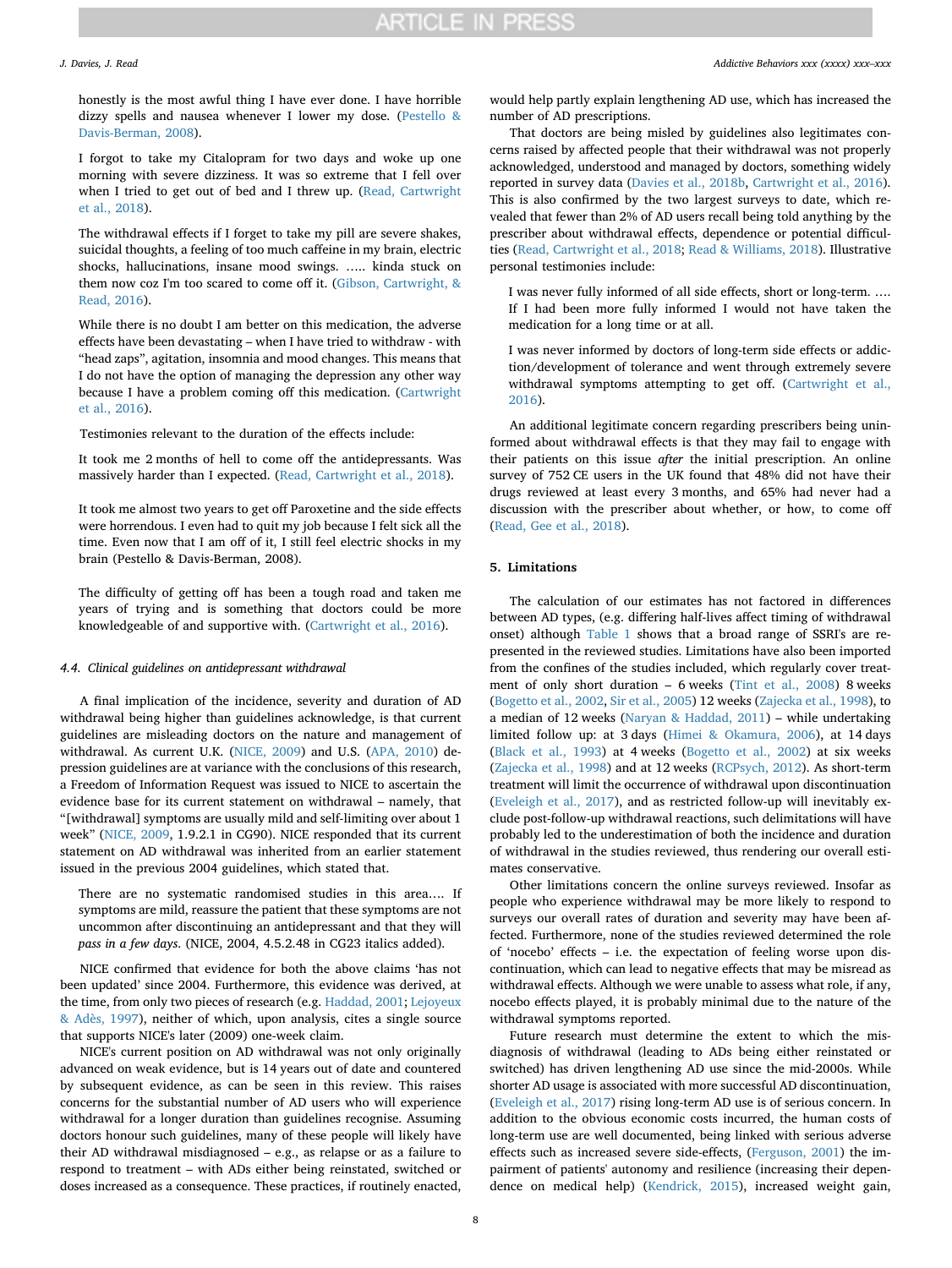([Gafoor, Booth, & Gulliford, 2018](#page-8-24)) worsening outcomes for some patients, [\(Hengartner, Angst, & Rössler, 2018](#page-9-44); [Shea, 1992](#page-9-45)) poorer longterm outcomes for major depressive disorder, ([Vittengl, 2017\)](#page-9-46) greater relapse rates, ([Viguera, 1998](#page-9-47)) increased mortality ([Maslej et al., 2017\)](#page-9-48) and an increased risk of developing neurodegenerative disease, such as dementia ([Richardson et al., 2018](#page-9-49)). It will also be important, therefore, to determine what people are told about withdrawal pre-treatment, to establish how regularly and accurately they are being forewarned of likely withdrawal reactions; warnings that will impact decision-making around accepting AD treatment.

Finally, given that the evidence reported here on AD withdrawal severity, incidence and duration differs from what guidelines state, future research must readdress the dependency-forming nature of ADs. This is particularly important as recent surveys reveal many AD users report being 'addicted' to ADs; for example. 37% from a sample of 943 ([Read & Williams, 2018\)](#page-9-15) and 27% from a sample of 1521 [\(Read et al.,](#page-9-13) [2014\)](#page-9-13). Among 493 CE users 57% agreed with the statement 'When you have taken antidepressants over a long period of time it is difficult to stop taking them' and 56% agreed with 'Your body can become addicted to antidepressants' ([Kessing, Hansen, Demyttenaere, et al.,](#page-9-50) [2005\)](#page-9-50). As withdrawal is a central criterion for dependency, underestimates of withdrawal may well have impacted on past assessments of the extent to which ADs are dependency-forming.

#### **6. Conclusion**

The available research indicates that antidepressant withdrawal reactions are widespread, with incidence rates ranging from 27% to 86% (weighted average of 56%), and with nearly half (46%) of those experiencing withdrawal describing these reactions as severe. Available research also indicates that current clinical guidelines in the U.K. and U.S are in urgent need of correction, in order to be evidence-based, as withdrawal effects are neither mostly 'mild' nor 'self-limiting' (i.e. typically resolving over 1–2 weeks), but are regularly experienced far beyond what current guidelines acknowledge.

We therefore recommend that both sets of guidelines be urgently updated to reflect the evidence base on AD withdrawal.

As a secondary recommendation we suggest that consideration be given to independent reviews of the processes by which the two bodies concerned construct clinical guidance around mental health interventions (e.g. how are panel members selected, by what criteria, and how is the quality of literature reviews assured). We also suggest that panel members are independent from the pharmaceutical industry, and that panels include experts-by-experience (i.e. AD users) and non-medical mental health professionals.

As the lengthening duration of AD use has fuelled rising AD prescriptions over the same time period, we must understand the drivers of such lengthening use. The evidence set out suggests that lengthening use may be partly rooted in the underestimation of the incidence, severity and duration of AD withdrawal reactions, leading to many withdrawal reactions being misdiagnosed, for example, as relapse (with drugs being reinstated as a consequence) or as failure to respond to treatment (with either new drugs being tried and/or dosages increased). This issue is pressing as long-term AD use is associated with increased severe side-effects, increased risk of weight gain, the impairment of patients' autonomy and resilience (increasing their dependence on medical help), worsening outcomes for some patients, greater relapse rates, increased mortality and the development of neurodegenerative diseases, such as dementia.

It is of serious concern that prescribed antidepressant medications are causing withdrawal effects that are often long-lasting and severe, and that this is not being recognised by current clinical guidelines and, by extension, prescribers. It is of additional concern that such poor recognition of AD withdrawal might be increasing the duration of AD use and, therefore, overall rates of antidepressant prescriptions.

Declarations of interest: none.

### **Conflict of interest**

Prof John Read and Dr. James Davies have no conflict of interests to declare.

### **References**

- <span id="page-8-3"></span>[Ambresin, G., Palmer, V., Densley, K., Dowrick, C., Gilchrist, G., & Gunn, J. M. \(2015\).](http://refhub.elsevier.com/S0306-4603(18)30834-7/rf0005) [What factors influence long-term antidepressant use in primary care? Findings from](http://refhub.elsevier.com/S0306-4603(18)30834-7/rf0005) [the Australian diamond cohort study.](http://refhub.elsevier.com/S0306-4603(18)30834-7/rf0005) *Journal of Affective Disorders, 176*, 125–132.
- <span id="page-8-9"></span>American Psychiatric Association (2010). *American Psychiatric Association Practice Guideline for the Treatment of Patients with Major Depressive Disorder* (3rd ed.). . Website [https://psychiatryonline.org/pb/assets/raw/sitewide/practice\\_guidelines/](https://psychiatryonline.org/pb/assets/raw/sitewide/practice_guidelines/guidelines/mdd.pdf) [guidelines/mdd.pdf](https://psychiatryonline.org/pb/assets/raw/sitewide/practice_guidelines/guidelines/mdd.pdf), Accessed date: June 2018.
- <span id="page-8-6"></span>[Anon, Withdrawing patients from antidepressants \(1999\).](http://refhub.elsevier.com/S0306-4603(18)30834-7/rf0015) *Drug and Therapeutics Bulletin, 37*[, 49–52](http://refhub.elsevier.com/S0306-4603(18)30834-7/rf0015).
- <span id="page-8-21"></span>*Australian Department of Health. Australian adverse drug reactions bulletin. (1996).* Website [https://www.tga.gov.au/publication-issue/australian-adverse-drug-reactions](https://www.tga.gov.au/publication-issue/australian-adverse-drug-reactions-bulletin-vol-15-no-1#ssris)[bulletin-vol-15-no-1#ssris](https://www.tga.gov.au/publication-issue/australian-adverse-drug-reactions-bulletin-vol-15-no-1#ssris) (Accessed April 2018).
- <span id="page-8-16"></span>[Baldwin, D., Cooper, J., Huusom, A., & Hindmarch, I. \(2006\). A double-blind, rando](http://refhub.elsevier.com/S0306-4603(18)30834-7/rf1025)[mized, parallel group, flexible-dose study to evaluate the tolerability, efficacy and](http://refhub.elsevier.com/S0306-4603(18)30834-7/rf1025) [effects of treatment discontinuation with escitalopram and paroxetine in patients](http://refhub.elsevier.com/S0306-4603(18)30834-7/rf1025) with major depressive disorder. *[International Clinical Psychopharmacology, 21](http://refhub.elsevier.com/S0306-4603(18)30834-7/rf1025)*, [159–169](http://refhub.elsevier.com/S0306-4603(18)30834-7/rf1025).
- <span id="page-8-17"></span>[Belaise, C., Gatti, A., Chouinard, V. A., & Chouinard, G. \(2014\). Persistent post-with](http://refhub.elsevier.com/S0306-4603(18)30834-7/rf0025)[drawal disorders induced by paroxetine, a selective serotonin reuptake inhibitor, and](http://refhub.elsevier.com/S0306-4603(18)30834-7/rf0025) [treated with specific cognitive behavioral therapy.](http://refhub.elsevier.com/S0306-4603(18)30834-7/rf0025) *Psychotherapy and Psychosomatics, 83*[\(2014\), 247–248](http://refhub.elsevier.com/S0306-4603(18)30834-7/rf0025).
- <span id="page-8-12"></span>[Black, D. W., Wesner, R., & Gabel, J. \(1993\). The abrupt discontinuation of fluvoxamine](http://refhub.elsevier.com/S0306-4603(18)30834-7/rf0030) in patients with panic disorder. *[Journal of Clinical Psychiatry, 54](http://refhub.elsevier.com/S0306-4603(18)30834-7/rf0030)*(4), 146–149.
- <span id="page-8-18"></span>[Black, K., Shea, C., Dursun, S., & Kutcher, S. \(2000\). Selective serotonin reuptake in](http://refhub.elsevier.com/S0306-4603(18)30834-7/rf0035)[hibitor discontinuation syndrome: Proposed diagnostic criteria.](http://refhub.elsevier.com/S0306-4603(18)30834-7/rf0035) *Revue de Psychiatrie et [de Neuroscience, 25](http://refhub.elsevier.com/S0306-4603(18)30834-7/rf0035)*(3), 256–260.
- <span id="page-8-14"></span>[Bogetto, F., Bellino, S., Revello, R. B., & Patria, l. \(2002\). Discontinuation syndrome in](http://refhub.elsevier.com/S0306-4603(18)30834-7/rf0040) [dysthymic patients treated with selective serotonin reuptake inhibitors: A clinical](http://refhub.elsevier.com/S0306-4603(18)30834-7/rf0040) investigation. *[CNS Drugs, 16](http://refhub.elsevier.com/S0306-4603(18)30834-7/rf0040)*(4), 273–283.
- <span id="page-8-11"></span>[Cartwright, C., Gibson, K., Read, J., Cowan, O., & Dehar, T. \(2016\). Long-term anti](http://refhub.elsevier.com/S0306-4603(18)30834-7/rf0045)[depressant use: Patient perspectives of benefits and adverse effects.](http://refhub.elsevier.com/S0306-4603(18)30834-7/rf0045) *Patient Preferences [and Adherence, 28](http://refhub.elsevier.com/S0306-4603(18)30834-7/rf0045)*(10), 1401–1407.
- <span id="page-8-1"></span>[Centers for Disease Control and Prevention \(August 2017\).](http://refhub.elsevier.com/S0306-4603(18)30834-7/rf0050) *NCHS Data Brief No. 283: [Antidepressant Use Among Persons Aged 12 and Over: United States, 2011–2014.](http://refhub.elsevier.com/S0306-4603(18)30834-7/rf0050)* .
- <span id="page-8-15"></span>[Coupland, N. J., Bell, C., & Potokar, J. P. \(1996\). Serotonin reuptake inhibitor with](http://refhub.elsevier.com/S0306-4603(18)30834-7/rf1020)drawal. *[Journal of Clinical Psychopharmacology, 16](http://refhub.elsevier.com/S0306-4603(18)30834-7/rf1020)*, 356–362.
- <span id="page-8-2"></span>[Cruickshank, G., MacGillivray, S., & Bruce, D. \(2008\). Cross-sectional survey of patients in](http://refhub.elsevier.com/S0306-4603(18)30834-7/rf0060) [receipt of long-term repeat prescriptions for antidepressant drugs in primary care.](http://refhub.elsevier.com/S0306-4603(18)30834-7/rf0060) *[Mental Health in Family Medicine, 5](http://refhub.elsevier.com/S0306-4603(18)30834-7/rf0060)*, 105–109.
- <span id="page-8-7"></span>[Csoka, A. B., & Shipko, S. \(2006\). Persistent sexual side effects after SSRI discontinuation.](http://refhub.elsevier.com/S0306-4603(18)30834-7/rf0065) *[Psychotherapy and Psychosomatics, 75](http://refhub.elsevier.com/S0306-4603(18)30834-7/rf0065)*(3), 187–188.
- <span id="page-8-19"></span>Davies, J., Pauli, R., & Montagu, L. (2018a). *Antidepressant Withdrawal: A Survey of Patients' Experience by the All-Party Parliamentary Group for Prescribed Drug Dependence.* Website: [http://prescribeddrug.org/wp-content/uploads/2018/09/](http://prescribeddrug.org/wp-content/uploads/2018/09/APPG-PDD-Antidepressant-Withdrawal-Patient-Survey.pdf) [APPG-PDD-Antidepressant-Withdrawal-Patient-Survey.pdf,](http://prescribeddrug.org/wp-content/uploads/2018/09/APPG-PDD-Antidepressant-Withdrawal-Patient-Survey.pdf) Accessed date: 26 September 2018.
- <span id="page-8-10"></span>[Davies, J., Pauli, G., & Montagu, L. \(2018b\).](http://refhub.elsevier.com/S0306-4603(18)30834-7/rf0070) *A survey of Antidepressant Withdrawal [Reactions and their Management in Primary Care.](http://refhub.elsevier.com/S0306-4603(18)30834-7/rf0070)* Report from the All Party [Parliamentary Group for Prescribed Drug Dependence](http://refhub.elsevier.com/S0306-4603(18)30834-7/rf0070).
- <span id="page-8-0"></span>Department of Health and Social Care (DHSC) (2018). Hansard: Prescriptions Drugs – Written Question – 128871. Website [https://www.parliament.uk/business/](https://www.parliament.uk/business/publications/written-questions-answers-statements/written-question/Commons/2018-02-21/128871/) [publications/written-questions-answers-statements/written-question/Commons/](https://www.parliament.uk/business/publications/written-questions-answers-statements/written-question/Commons/2018-02-21/128871/) [2018-02-21/128871/](https://www.parliament.uk/business/publications/written-questions-answers-statements/written-question/Commons/2018-02-21/128871/), Accessed date: July 2018.
- <span id="page-8-5"></span>Eveleigh, R. (2015). *[Inappropriate long-term antidepressant use in primary care: A challenge](http://refhub.elsevier.com/S0306-4603(18)30834-7/rf0080) to change (PhD thesis).* [Nijmegen: Radboud University.](http://refhub.elsevier.com/S0306-4603(18)30834-7/rf0080)
- <span id="page-8-4"></span>[Eveleigh, R., Grutters, J., Muskensa, E., Oude Voshaard, R., van Weel, C., Speckens, A., &](http://refhub.elsevier.com/S0306-4603(18)30834-7/rf0085) [Lucassen, P. \(2014\). Cost-utility analysis of a treatment advice to discontinue in](http://refhub.elsevier.com/S0306-4603(18)30834-7/rf0085)[appropriate long-term antidepressant use in primary care.](http://refhub.elsevier.com/S0306-4603(18)30834-7/rf0085) *Family Practice, 31*(5), [578–584](http://refhub.elsevier.com/S0306-4603(18)30834-7/rf0085).
- <span id="page-8-22"></span>Eveleigh, R., Muskens, E., Lucassen, P., Verhaak, P., Spiijker, J., van Well, V., ... Speckens, A. (2017). Withdrawal of unnecessary antidepressant medication: A randomized controlled trial in primary care. *BJGP Open, 1*(4), [https://doi.org/10.3399/](https://doi.org/10.3399/bjgpopen17X101265) [bjgpopen17X101265](https://doi.org/10.3399/bjgpopen17X101265).
- <span id="page-8-13"></span>[Fava, G. A., Bernardi, M., Tomba, E., & Rafanelli, C. \(2007\). Effects of gradual dis](http://refhub.elsevier.com/S0306-4603(18)30834-7/rf0095)[continuation of selective serotonin reuptake inhibitors in panic disorder with agor](http://refhub.elsevier.com/S0306-4603(18)30834-7/rf0095)aphobia. *[The International Journal of Neuropsychopharmacology, 10](http://refhub.elsevier.com/S0306-4603(18)30834-7/rf0095)*(6), 835–838.
- <span id="page-8-20"></span>[Fava, G. A., Gatti, A., Belaise, C., Guidi, J., & Offidani, E. \(2015\). Withdrawal symptoms](http://refhub.elsevier.com/S0306-4603(18)30834-7/rf0100) [after selective serotonin reuptake inhibitors discontinuation: A systematic review.](http://refhub.elsevier.com/S0306-4603(18)30834-7/rf0100) *[Psychotherapy and Psychosomatics, 84](http://refhub.elsevier.com/S0306-4603(18)30834-7/rf0100)*, 72–81.
- <span id="page-8-8"></span>[Fava, G., Benasi, G., Lucente, M., Offidani, E., Cosci, F., & Guidi, J. \(2018\). Withdrawal](http://refhub.elsevier.com/S0306-4603(18)30834-7/rf1055) [symptoms after Serotonin-Noradrenaline Reuptake Inhibitor discontinuation:](http://refhub.elsevier.com/S0306-4603(18)30834-7/rf1055) Systematic review. *[Psychotherapy and Psychosomatics, 87](http://refhub.elsevier.com/S0306-4603(18)30834-7/rf1055)*, 195–203.
- <span id="page-8-23"></span>[Ferguson, J. M. \(2001\). SSRI antidepressant medications: Adverse effects and tolerability.](http://refhub.elsevier.com/S0306-4603(18)30834-7/rf0110) *[Prim Care Companion J Clin Psychiatry, 3](http://refhub.elsevier.com/S0306-4603(18)30834-7/rf0110)*(1), 22–27.
- <span id="page-8-24"></span>[Gafoor, R., Booth, H. P., & Gulliford, M. C. \(2018\). Antidepressant utilisation and in](http://refhub.elsevier.com/S0306-4603(18)30834-7/rf0115)[cidence of weight gain during 10 years' follow-up: Population based cohort study.](http://refhub.elsevier.com/S0306-4603(18)30834-7/rf0115) *[BMJ, 361](http://refhub.elsevier.com/S0306-4603(18)30834-7/rf0115)*k1951.